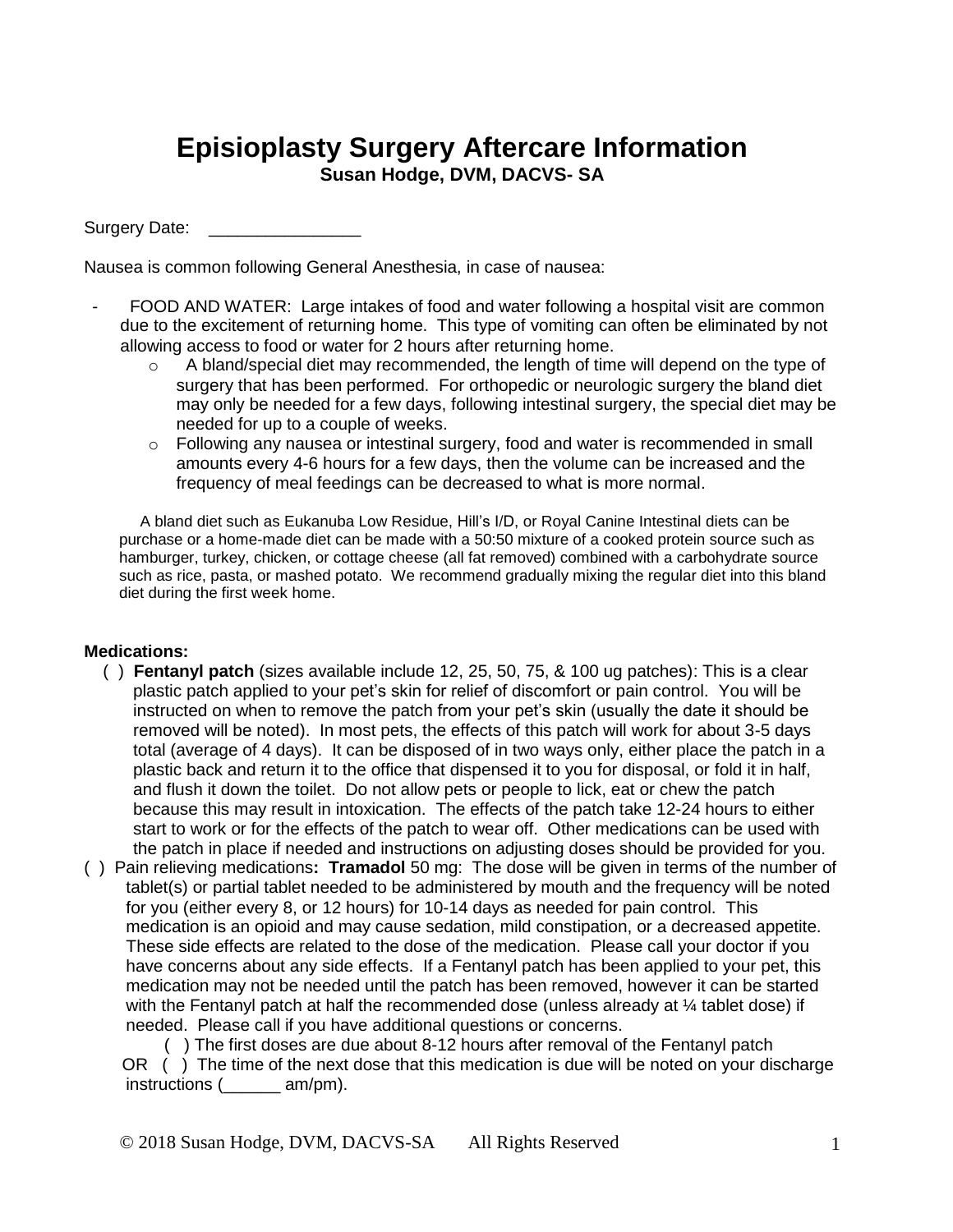- ( ) **Antacids** such as Pepcid AC (Famotidine) or Zantac (Ranitidine) may be recommended:The dose will be given in terms of the number of tablet(s) needed to be administered by mouth and the frequency will be noted for you (either every 12 or 24 hours) for 5-7 days. This is an acid reducing medication which can be purchased over-the-counter in any pharmacy, drug store, or grocery store. The time of the next dose that this medication is due will be noted on your discharge instructions (am/pm).
	- ( ) **Anti-vomiting** medications such as Metoclopramide (Reglan) or Cerenia (Maropitent): The dose will be given in terms of the number of tablet(s) needed to be administered by mouth and the frequency will be noted for you (either every 8, 12, or 24 hours) for 3-5 days. This is an anti-vomiting medication. The time of the next dose that this medication is due will be noted on your discharge instructions (am/pm).
- ( ) **Other: Antibiotics** may be administered if needed, depending on the case. The dose will be given in terms of the number of tablet(s)/capsule(s) needed to be administered by mouth and the frequency will be noted for you (either every 12 or 24 hours) for the appropriate number of days. Antibiotics would be used to prevent infection or treat contamination noted at the time of surgery. Any antibiotic may cause nausea, vomiting, or diarrhea. Most side effects can be minimized by administering the medication with food. The time of the next dose that this medication is due will be noted on your discharge instructions (am/pm).
- ( ) Other: Other medications may be added as deemed necessary.

**Exercise:** Limit activity for the next 3 weeks. Your pet should be kept in a crate, playpen, or confined to a small space at all times unless under direct supervision for the first 3 weeks. No jumping, running, or rough-housing with other pets or people. Unrestricted activity may result in more pain, break down of the abdominal incision, or other complications.

 ( ) Short walks are permitted on a leash only (10 minutes maximum). Do not leave your pet off the leash or unattended outside during the time of exercise restriction.

**Incision:** Please check the incision for signs of problems including: redness, swelling, pain, discharge, opening, or loss of sutures/staples. Please call if any of these are noted. Do not allow your pet to lick at the incision. Please obtain an Elizabethan collar from us, your regular veterinarian, or a pet supply store to prevent licking at the incision. Other options to deter licking the incision include: application of bitter apple solution (purchased from a pet supply store) around the incision several times per day, or place a t-shirt or boxer shorts on your pet depending on the location of the incision and their tolerance of these pieces of clothing.

( ) There are no external staples/sutures to be removed, but the incision should still be checked.

( ) There are staples/sutures that need to be removed in about 10-14 days.

( ) E-collar: An Elizabethan collar is recommended AT ALL TIMES until your recheck (for the first 2 weeks). Your pet cannot lick at the incision as it may damage the healing.

( ) SPECIAL INSTRUCTIONS: Your pet had surgery around the urethra/vulva and will have some

increased frequency to her urinations for the first 7 days, however this behavior should reduce

over the next 7-10 days. This is normal and will return to what is normal within about 2 weeks.